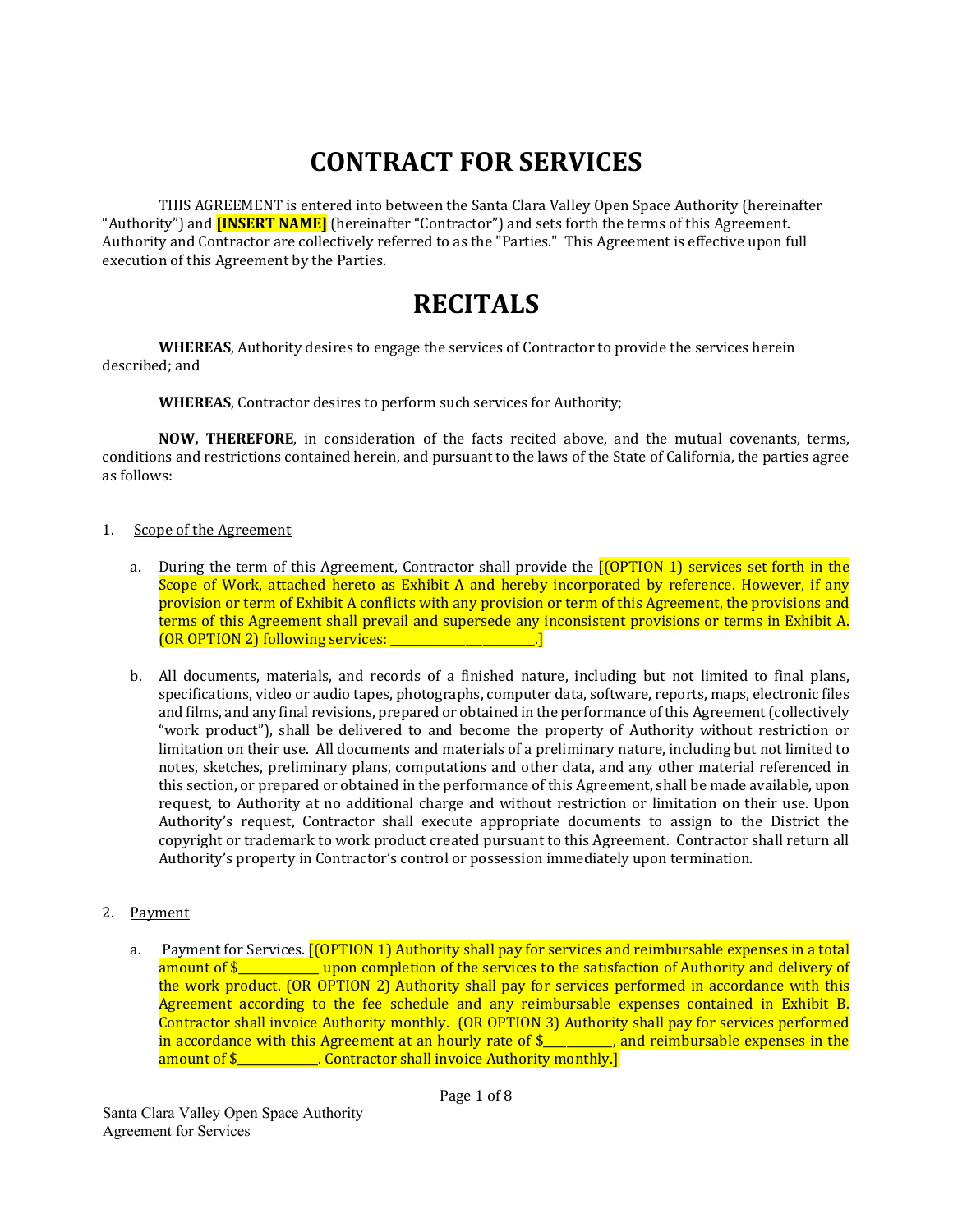- b. [[OPTIONAL PROVISION IN LIEU OF REIMBURSIBLE EXPENSES ABOVE] Reimbursement of Expenses. All expenses incurred as part of this Agreement will be reimbursed at actual cost.]
- c. [THIS IS AN OPTIONAL NOT TO EXCEED PROVISION TO ADD TO OPTIONS 2 AND 3 SET FORTH ON SUBSECTION a.: | Maximum Payment. Contractor agrees that fees and any reimbursable expenses to complete the services promised under this Agreement shall not exceed a maximum of  $\frac{1}{2}$
- d. Audit of Records. Contractor shall maintain complete and accurate records of all payrolls, expenditures, disbursements and other cost items charged to Authority or establishing the basis for an invoice, for a minimum of four  $(4)$  years from the date of final payment to Contractor. All such records shall be clearly identifiable. Contractor shall allow an Authority representative to inspect, examine, copy and audit such records during regular business hours upon 24 hours' notice.

# 3. Time for Performance

Contractor's work shall be scheduled and performed to meet agreed-upon deadlines. The term of this Agreement shall end **[(OPTION 1:)** on or before **[INSERT END DATE**], unless abandoned as provided in section 5 below. The time for performance may not be extended without Authority's express written approval.  $(OR \text{OPTION 2:})$  when the services described herein are completed, unless abandoned as provided in section 5 below.]

# 4. Standard of Performance

Services shall be performed by Contractor in accordance with generally accepted professional practices and principles and in a manner consistent with the level of care and skill ordinarily exercised under similar conditions by members of Contractor's profession currently practicing in California.

## 5. Abandonment of Project

Authority shall have the right to abandon or indefinitely postpone ("abandonment") the project that is the subject matter of this Agreement and the services hereunder, or any portion thereof, at any time. In such event, Authority shall give written notice of such abandonment. In the event of abandonment prior to completion of the project, Contractor shall cease work immediately. All charges incurred up to the time of notice of abandonment, together with any other charges outstanding at the time of termination, shall be payable by Authority within 30 days following submission of a final statement by Contractor and shall be considered as full payment due hereunder. However, Authority may condition payment of such compensation upon Contractor's delivery to Authority of any or all work product generated by Contractor pursuant to this Agreement. 

# 6. Contractor as Independent Contractor

At all times during the term of this Agreement, it is expressly agreed that in the performance of the services necessary to carry out this Agreement, Contractor shall be an independent contractor and shall not be an employee of Authority. It is agreed that Authority is interested only in the results obtained and that Contractor shall perform as an independent contractor with sole control of the manner and means of performing the services required under this Agreement. Authority shall have the right to control Contractor only insofar as the results of Contractor's services rendered pursuant to this Agreement; however, Authority shall not have the right to control the means by which Contractor accomplishes the results required under this Agreement. Contractor has and shall retain the right to exercise full control and supervision of the services, and full control over the employment, direction, compensation and discharge of all persons assisting Contractor in the performance of Contractor's services hereunder. Contractor shall be solely responsible for all matters relating to the payment of Contractor's employees, including compliance with social security, withholding, and all other regulations governing such matters, and shall be solely responsible for Contractor's own acts and this of Contractor's subordinates, subcontractors, agents, and employees. Contractor is responsible for all insurance and all taxes, charges, fees, benefits or contributions required to be paid or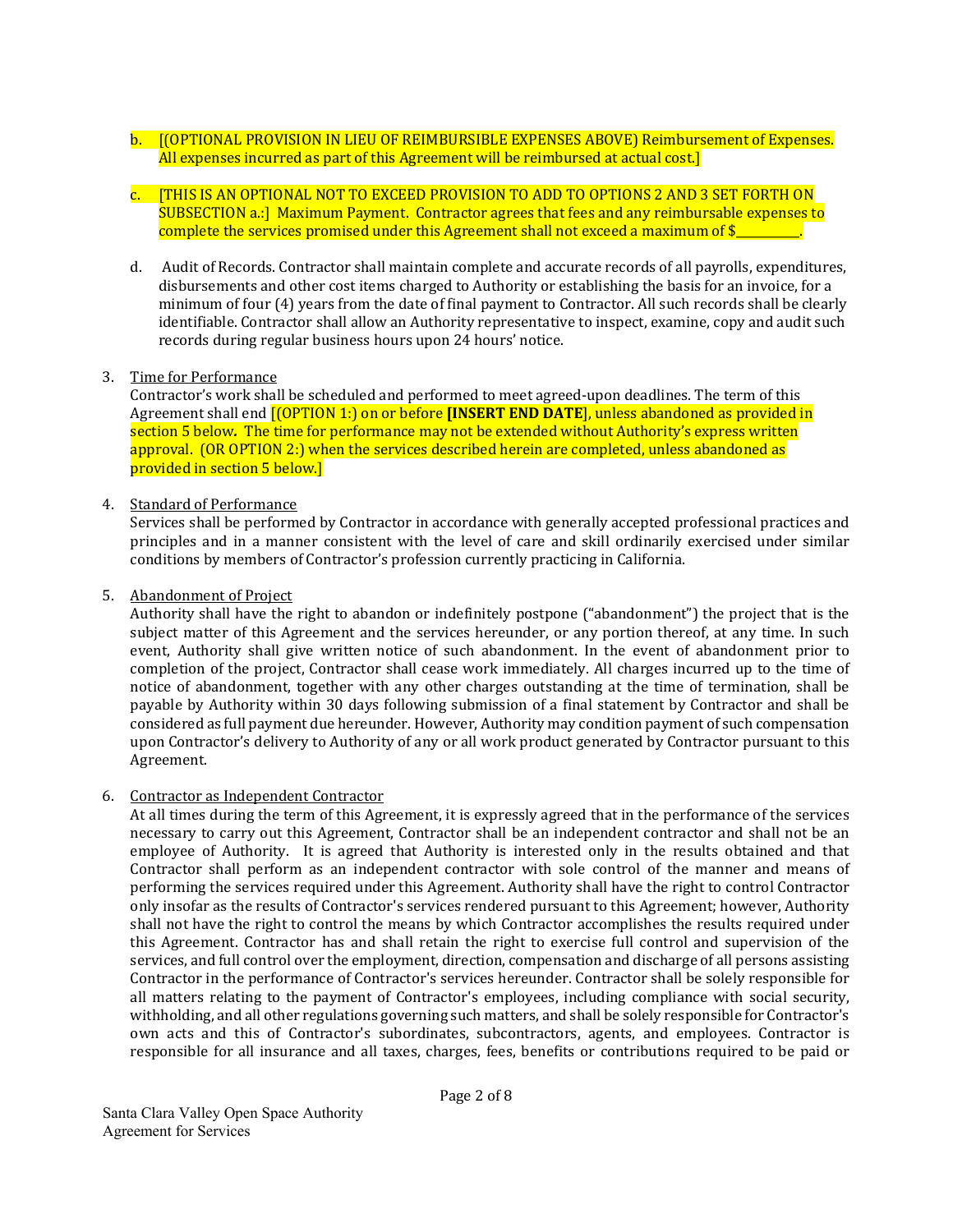withheld on behalf of Contractor, including, but not limited to, compliance with social security, withholding, and all other regulations governing such matters. Contractor is not entitled to any employee benefits. Contractor shall exonerate, indemnify, defend, and hold harmless Authority (which shall include, without limitation, its officers, agents, employees and volunteers) from and against any and all federal, state, and local taxes, charges, fees, or contributions required to be paid with respect to Contractor and Contractor's officers, employees and agents engaged in the performance of this Agreement (including, without limitation, unemployment insurance, social security and payroll tax withholding).

# 7. Non‐Discrimination

During and in relation to the performance of this Agreement, Contractor agrees as follows. Contractor shall not discriminate against any employee or applicant for employment because of race, religious creed, color, national origin, ancestry, physical disability, mental disability, medical condition, genetic information, marital status, sex, gender, gender identity, gender expression, sexual orientation, age (over 40), military and veteran status of any person, or any other non-merit factor unrelated to job duties and protected by law. Contractor will take affirmative action to ensure that applicants are employed and that employees are treated during employment without regard to their race, religious creed, color, national origin, ancestry, physical disability, mental disability, medical condition, genetic information, marital status, sex, gender, gender identity, gender expression, sexual orientation, age (over 40), military and veteran status of any person, or any other nonmerit factor unrelated to job duties and protected by law. Such action shall include, but not be limited to, the following: employment, upgrading, demotion or transfer, recruitment advertising, layoffs or termination, rates of pay or other forms of compensation, and selection for training, including apprenticeship. Furthermore, Contractor shall include this requirement in any and all sub-contracts it enters into in any way related to this Agreement. Nothing in this section shall prohibit Contractor from applying a bona fide occupational qualification, or any other exception established by the California Fair Employment and Housing Act under Government Code Section 12940.

## 8. Indemnification

- a. Contractor agrees to indemnify, hold harmless, defend and protect Authority, its directors, officers, officials, employees, agents and invitees, from and against any and all claims, losses, damages, demands, liabilities, suits, costs, expenses (including attorneys' fees), penalties, judgments, or obligations whatsoever arising out of, pertaining or relating to the negligence, omission, recklessness or willful misconduct of Contractor, its employees, subcontractors, or agents, or on account of the performance or character of the Services or in any way related to activity conducted by Contractor, except for any such claim resulted from the sole negligence or the intentional and willful misconduct of Authority, its officers, directors, agents or employees. The provisions of this section shall survive the termination or expiration of this Agreement. It is understood that the duty of Contractor to indemnify and hold harmless includes the duty to defend as set forth in section 2778 of the California Civil Code. Acceptance of insurance certificates and endorsements required under this Agreement does not relieve Contractor from liability under this indemnification and hold harmless clause. This indemnification and hold harmless clause shall apply whether or not such insurance policies shall have been determined to be applicable to any of such damages or claims for damages.
- b. The provisions of this section shall survive the termination or expiration of this Agreement.

# 9. Insurance

a. Contractor shall procure and keep in force during the term of this Agreement, at Contractor's own cost and expense, the following policies of insurance with companies licensed to do business in the State of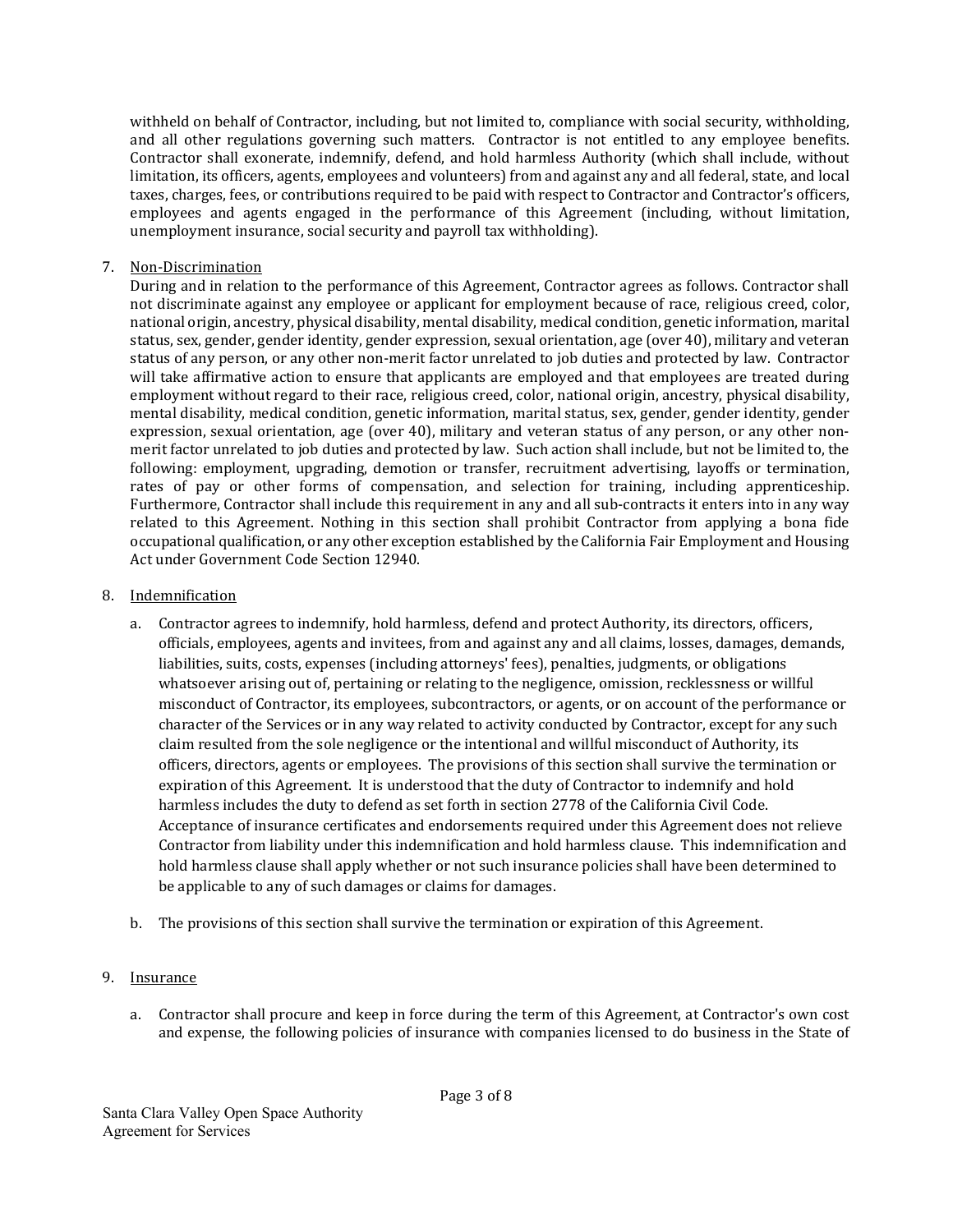California, which are rated at least "A" or better by A.M. Best Company and which are acceptable to Authority: 

- i) If Contractor has and will have employees during the term of this Agreement, Workers' Compensation Insurance as required by law with limits of  $$1,000,000;$
- ii) Comprehensive or Commercial General Liability Insurance, which shall be occurrence coverage, in the minimum amount of  $$1,000,000$  per occurrence,  $$2,000,000$  aggregate, combined single limit, including coverage for: (a) bodily injury, (b) personal injury, (c) broad form property  $d$ amage,  $(d)$  contractual liability, and  $(e)$  cross-liability;
- iii) Business Automobile Liability Insurance for each of Contractor's vehicles used in the performance of this Contract, including owned, non-owned (e.g., owned by Contractor's employees), leased or hired vehicles, in the minimum amount of  $$1,000,000$  per occurrence for bodily injury and property damage; and
- iv) Professional Liability Insurance (or Errors and Omissions Insurance) in the minimum amount of  $$1,000,000$ . The policy must contain a cross liability or severability of interest clause. If the policy is on a claims-made basis, coverage must extend to a minimum of three (3) years beyond completion of the services provided pursuant to this Agreement. If coverage is cancelled or nonrenewed, and not replaced with another claims made policy form with a "retroactive date" prior to this Agreement's effective date, Contractor shall purchase "extended reporting" coverage for a minimum of three (3) years after completion of the services provided pursuant to this Agreement.

All required insurance shall be placed with California-admitted insurers.

**Contractor certifies that Contractor is aware of the provisions of Section 3700 of the California Labor Code, which requires every employer to be insured against liability for Workers' Compensation or to undertake self‐insurance in accordance with the provisions of that Code. Contractor shall comply with the provisions of Section 3700 of the Labor Code before commencing the performance of the work under this Agreement.** 

In the event that any coverage required under the Agreement is reduced, limited, or materially affected in any other manner, Contractor shall provide written notice to District at Contractor's earliest possible opportunity and in no case later than five days after Contractor is notified of the change in coverage.

In the case of the breach of any provision of this section, Authority may, at Authority's option: (1) take out and maintain, at the expense of Contractor, such types of insurance in the name of Contractor as Authority may deem; (2) order Contractor to stop work under the Agreement until Contractor complies with the insurance requirements required by this Agreement; or  $(3)$  terminate this Agreement.

- b. Other Insurance Provisions. The policies shall include or be endorsed to include, but not limited to, the following provisions:
- i) Authority, its officers, officials, employees and volunteers are to be covered as additional insureds as respects: liability arising out of activities performed by or on behalf of Contractor; products and completed operations of Contractor, premises owned, occupied or used by Contractor, or automobiles owned, leased, hired or borrowed by Contractor. The coverage shall contain no special limitations on the scope of the protection afforded to Authority, its officers,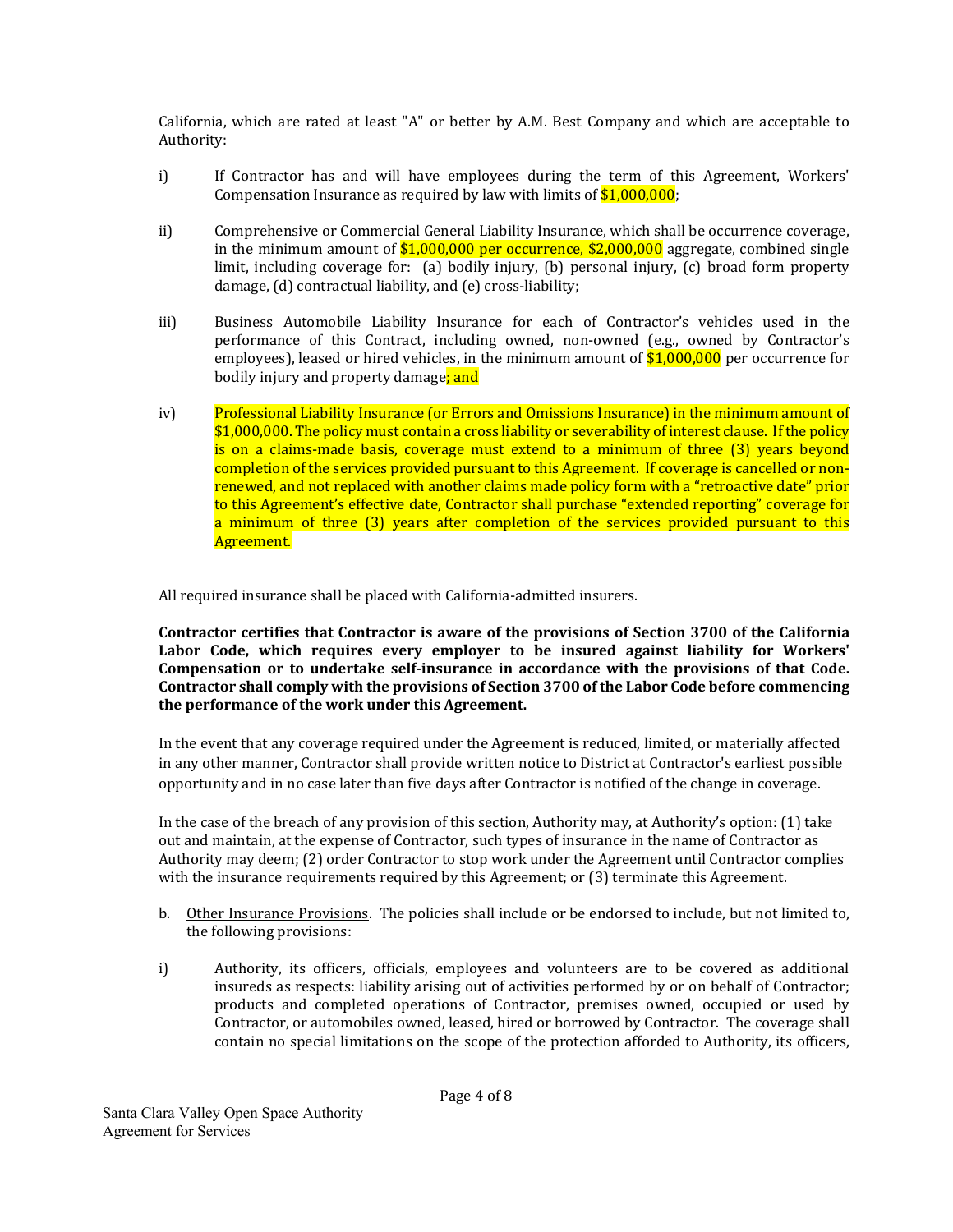officials, employees or volunteers, and no endorsement shall be attached limiting the coverage. Contractor shall furnish Authority with certificates of insurance and with original endorsements effecting coverage required by this clause.

- ii) Contractor's insurance coverage shall be primary insurance as respects Authority, its officers, officials, employees and volunteers. Any insurance or self-insurance maintained by Authority, its officers, officials, employees or volunteers shall be in excess of Contractor's insurance and shall not contribute to it.
- iii) Any failure to comply with reporting provisions of the policies shall not affect coverage provided to Authority, its officers, officials, employees or volunteers.
- iv) Contractor's insurance shall apply separately to each insured against whom claim is made or suit is brought, except with respect to the limits of the insurer's liability.

## 10. Prevailing Wage and Labor Compliance

Work done under this agreement may be subject to the prevailing wage and other provisions of the California Labor Code requirements (see Labor Code sections 1720 et seq.). The Contractor shall pay prevailing wage to all persons employed in the performance of any part of the Project and otherwise comply with all associated requirements and obligations, if required by law to do so.

## 11. Assignment

A substantial inducement to Authority for entering into this Agreement is the professional reputation and competence of Contractor. Contractor shall not assign or otherwise transfer any rights, duties, obligations or interest in this Agreement or arising hereunder to any persons or entities whatsoever without the prior written consent of Authority and any attempt to assign or transfer without such prior written consent shall be void and shall terminate this Agreement. Consent to any single assignment or transfer shall not constitute consent to any further assignment or transfer.

#### 12. Subcontractor

- a. Contractor will perform the work personally or through Contractor's employees. Contractor may subcontract work only as specified in this Agreement or upon prior approval of Authority. If subcontracting of work is permitted, Contractor shall pay subcontractor within ten (10) days of receipt of payment by Authority for work performed by a subcontractor and billed by Contractor.
- b. Authority is an intended beneficiary of any work performed by the subcontractor for purposes of establishing a duty of care between the subcontractor and Authority.

#### 13. Conflict of Interest

Contractor warrants and covenants that Contractor presently has no interest in, nor shall any interest be hereinafter acquired in, any matter which will render the services required under the provisions of this Agreement a violation of any applicable state, local, or federal law. In the event that any conflict of interest should nevertheless hereinafter arise, Contractor shall promptly notify Authority of the existence of such conflict of interest so that Authority may determine whether to terminate this Agreement. Contractor further warrants its compliance with the Political Reform Act (Government Code § 81000 et seq.) respecting this Agreement.

14. Compliance with Laws

In the performance of this Agreement, Contractor shall abide by and conform to any and all applicable laws of the United States and the State of California, and all ordinances, regulations, and policies of Authority and other local agency with jurisdiction. Contractor warrants that all work done under this Agreement will be in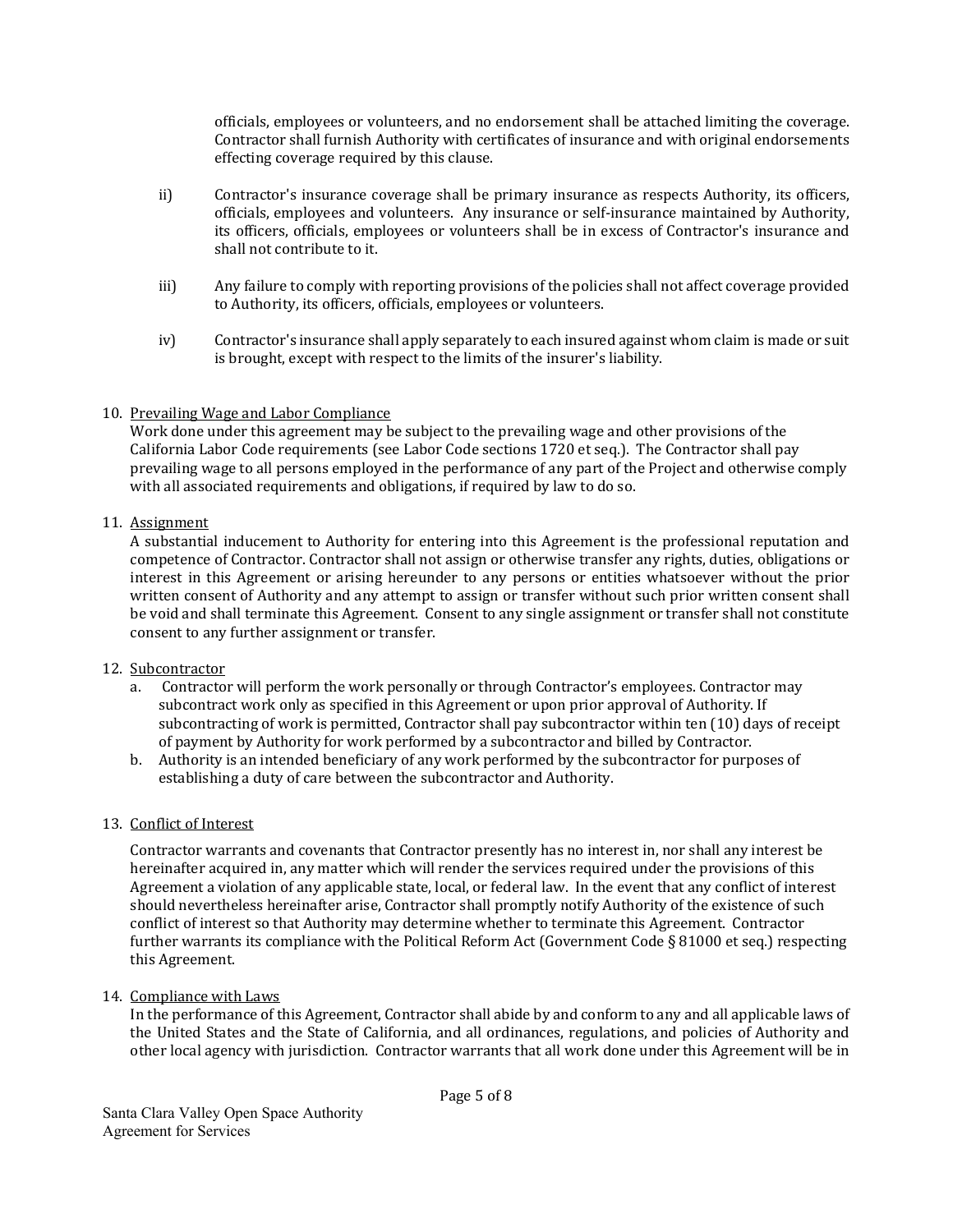compliance with all applicable safety rules, laws, statutes, and practices, including but not limited to Cal/OSHA regulations. If a license, permit, or registration of any kind is required by law of Contractor, its employees, agents, or subcontractors to practice Contractor's profession, Contractor represents and warrants that such license has been obtained, is valid and in good standing, and Contractor shall keep it in effect at all times during the term of this Agreement.

## 15. Changes in Work

No payment for changed or additional work shall be made unless the changed or additional work has first been approved in writing by Authority and the Parties have agreed upon the appropriate adjustment, if any, to the payment schedule and maximum payment amount for the changed or additional work.

## 16. Accident Reports

Contractor shall immediately report (as soon as feasible, but not more than 24 hours) to Authority any accident or other occurrence causing injury to persons or property during the performance of this Agreement. If required by Authority, the report shall be made in writing and shall include, at a minimum:  $(a)$ the names, addresses, and telephone numbers of the persons involved, (b) the names, addresses and telephone numbers of any known witnesses, (c) the date, time and description of the accident or other occurrence. 

# 17. Default

In the event that Contractor defaults in any obligation of Contractor under this Agreement, or Contractor defaults in the performance of any of the terms and conditions of this Agreement, Authority may, at its option, declare this Agreement to be in default and, at any time thereafter, may do any one or more of the following:  $(1)$  enforce performance of the Agreement by Contractor;  $(2)$  terminate this Agreement; or  $(3)$ perform the obligations of Contractor, whereupon Contractor shall reimburse Authority for any amounts paid or expenses incurred by Authority in the performance of such obligations. The above remedies are in addition to any other remedies at law or equity Authority may have. Contractor shall pay or reimburse Authority for all of Authority's costs and expenses, incurred in enforcing its rights hereunder.

#### 18. Notices

If either party shall desire or be required to give notice to the other, such notice shall be given in writing, and shall be: (1) personally delivered; (2) deposited in the United States mail, certified or registered, postage prepaid, return receipt requested; or (3) sent electronically via email with a copy also deposited in the United States mail, First Class postage. Notice shall be addressed to the recipient as follows:

| AUTHORITY:  | Santa Clara Valley Open Space Authority<br>6980 Santa Teresa Blvd., Suite 100<br>San Jose, CA 95119<br>Attention: [INSERT]<br>Email: <b>[INSERT]</b> |
|-------------|------------------------------------------------------------------------------------------------------------------------------------------------------|
| CONTRACTOR: | Attention: [INSERT]<br>Email: [INSERT]                                                                                                               |

Either party may change its address by giving notice to the other in the manner provided herein.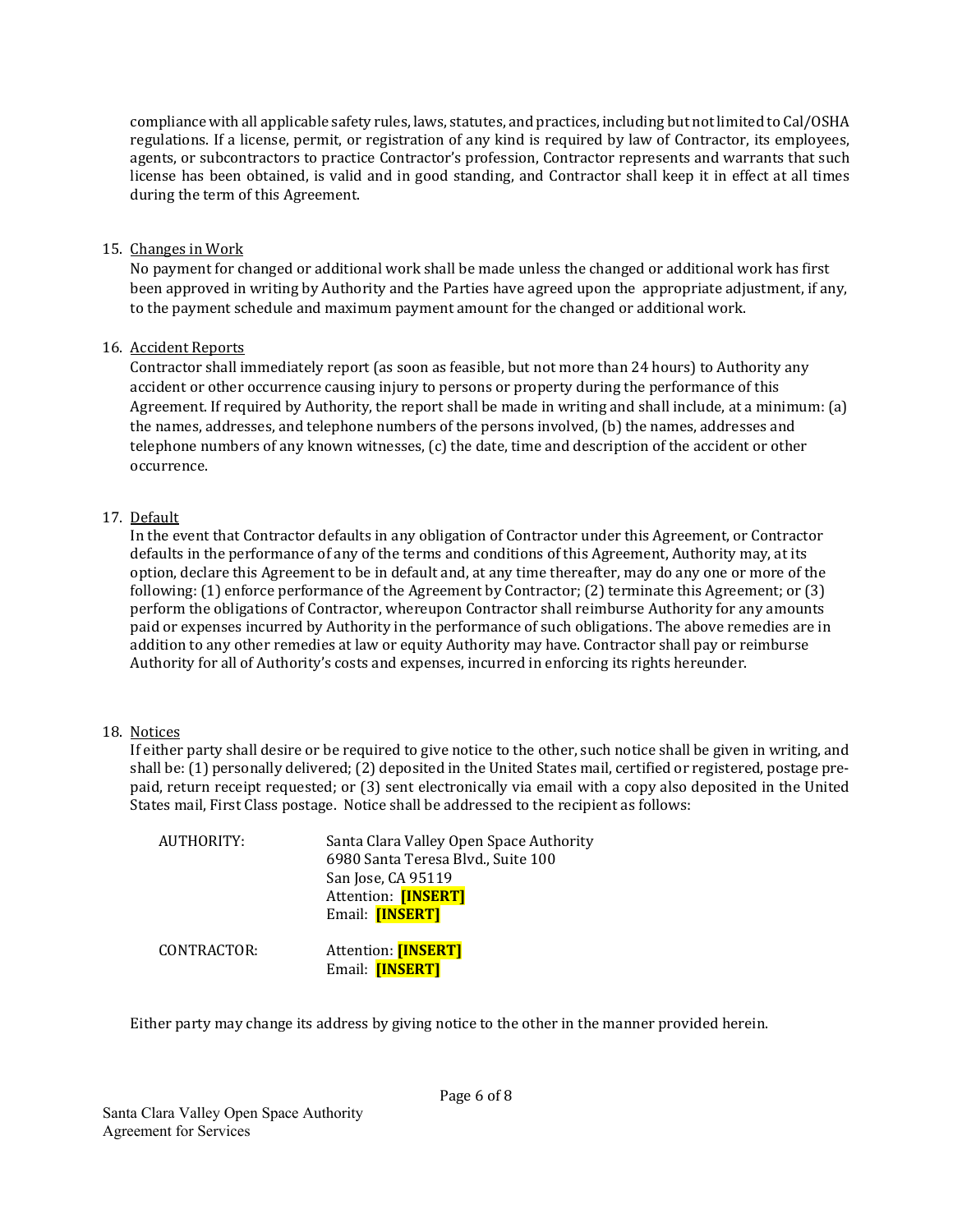Contractor shall mail invoices to Authority at the above referenced address, but shall make invoices to the attention of "Accountant," or Contractor may email invoices to accountant@openspaceauthority.org.

## 19. Entire Agreement

This Agreement contains all of the agreements and understandings of the parties pertaining to the subject matter contained herein and supersedes all prior, contemporaneous agreements, representations and understandings of the parties. This Agreement cannot be amended or modified except by written agreement of all the parties.

## 20. Waiver

No waiver of any of the provisions of this Agreement shall be deemed or shall constitute a waiver of any other provision, whether or not similar, nor shall any waiver constitute a continuing waiver. No waiver shall be binding unless executed in writing by the Party making the waiver.

## 21. Severability

Should any part of this Agreement be declared by a final decision by a court to be unconstitutional, invalid, or beyond the authority of either of the Parties to enter into or carry out, such decision shall not affect the validity of the remainder of this Agreement, which shall continue in full force and effect, provided that the remainder of this Agreement, absent the unexcised portion, can be reasonably interpreted to give effect to the intentions of the Parties.

## 22. Interpretation

Section headings in this Agreement are used solely for convenience and shall be wholly disregarded in the construction of this Agreement.

## 23. Governing Law and Venue

This Agreement shall be construed and interpreted in accordance with the laws of the State of California. If any party herein initiates an action to enforce the terms hereof or declare rights hereunder, the parties agree that venue thereof shall be the County of Santa Clara, State of California.

# 24. Advice of Counsel

Both parties have had a full and complete opportunity to have the Agreement reviewed by legal counsel, and no presumption or rule that ambiguity shall be construed against the drafting party shall apply to the interpretation or enforcement of this Agreement.

#### 25. Time Of The Essence

Time is hereby expressly declared to be of the essence in this Agreement and of each and every provision thereof, and each such provision is hereby made and declared to be a material, necessary and essential part of this Agreement.

The signatories below warrant and represent that they have all legal authority and capacity to enter into this Agreement. **IN WITNESS WHEREOF**, Contractor and Authority hereby execute this Agreement.